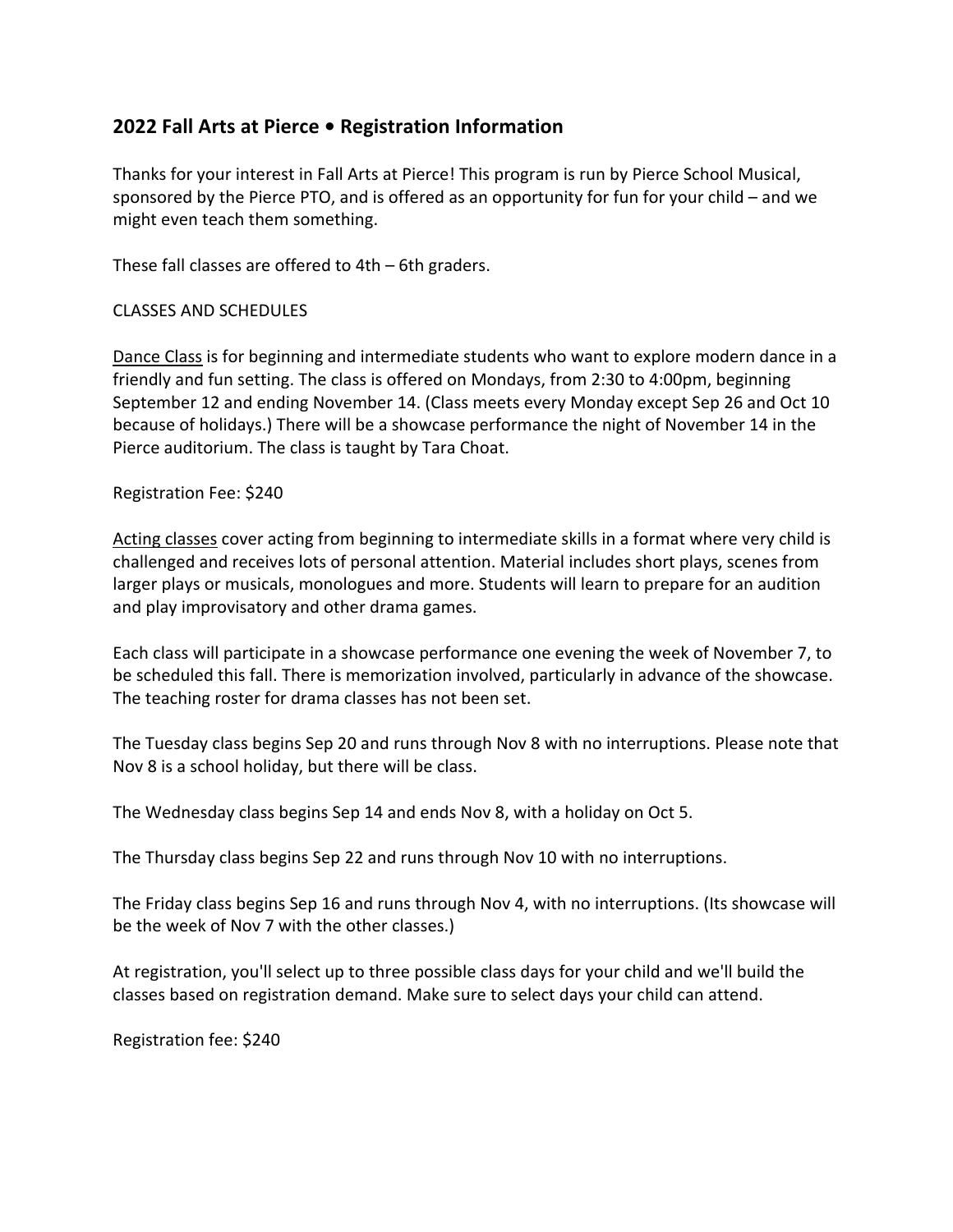#### TIMES, SNACKS, ATTENDANCE, SUPERVISION

All classes are 90 minutes and include a short break. Kids meet after school in the cafeteria for a snack and class begins 15 minutes later.

We do not serve snacks, but strongly urge you to send one with your child as kids are hungry by the end of the school day. Each family has different nutritional considerations, and we believe snacks are best left to you. We urge you to send a water bottle with your child!

Attendance is important! Like any theatrical or team venture, kids rely on their castmates being there, so please don't sign up if you don't plan to come. Leaving early isn't preferred but we know life happens; please have your child let the instructor know right away if s/he will need to leave early that day.

There will be a Cast Supervisor in attendance each day to manage check-in, emergencies, medical attention, and behavioral issues. You will have each the supervisor's contact number. If your child does not appear for check-in, you will receive a text, but we will not chase kids down.

## CHECK-IN AND DISMISSAL

Children are checked in by our cast supervisor after school each day. They are dismissed at the end of class and there is no specific check-out procedure. Most walk home, others meet their parent or caregiver. Power Rowing is located very near the Pierce traffic circle, making finding your child very easy. Kids enrolled in PSED will be escorted back to Pierce. We are not able to escort non-PSED kids back to Pierce as there is no supervision offered there and they may not wait alone at the school at that hour. If you need special arrangements, please contact us and let's discuss.

#### SPECIAL REQUESTS

Friend requests: Many kids wish to be with their friends, but we also see this as a chance to make new ones. We can't field friend requests from everyone, so it's best that we don't accept them at all.

Allies: If your child has a medical, non-medical or emotional concern and being in a class with a known ally is crucial, we will absolutely honor that.

Conflicts: If your child has a situation where being with another particular child is not beneficial, you may contact us privately and confidentially to discuss strategies for success.

# BEHAVIOR AND MEDICAL CONCERNS

*When registering, you will be asked to confirm that you understand and agree to the following policies regarding behavior, discipline and medical and emergencies.*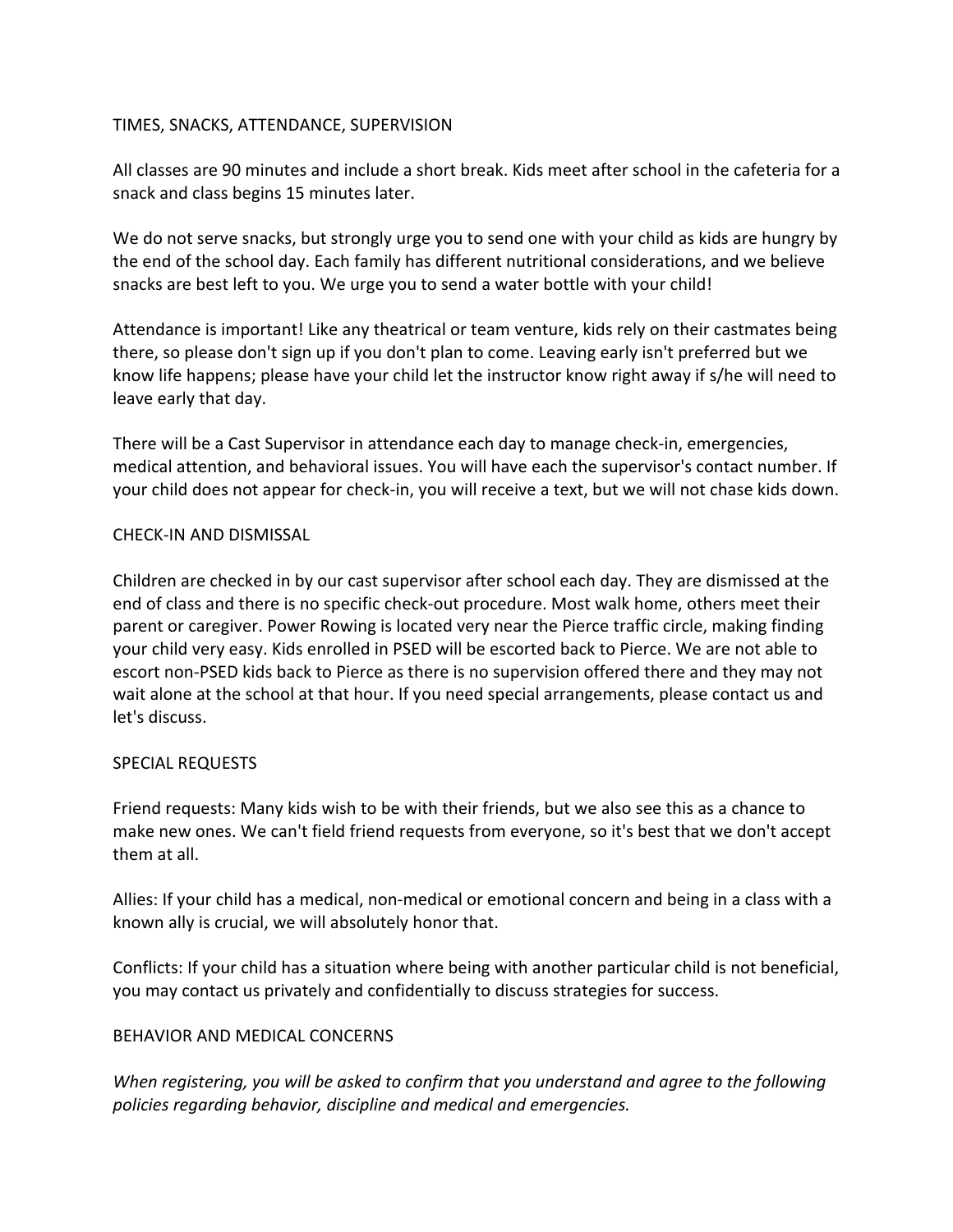Pierce School does not provide after-school supervision or nurse services. We hire supervisors to be available each day who are CPR certified and are present to manage emergencies and behavior issues so that instruction may continue. Our procedures are outlined below.

Behavior and discipline: A cast supervisor is present each day to assist with any students who have difficulty controlling themselves. It happens...and when it does, the first response will be to pull the student aside for reminders and redirection. The second response will be to remove the student from the room for a "time out." If the situation warrants, the supervisor will dismiss the child immediately and we'll contact the parent to discuss the situation. We have a zerotolerance policy for verbal or physical abuse or that violate anyone's safety; should those occur, your child may be asked to leave the program and a refund will not be offered. Any extreme behavior will be reported to the Vice Principals.

Medical emergencies: You'll be asked at registration to disclose any medical or non-medical issues that may impact your child's participation as well as your instructions for treatment, if any. It is crucial that you provide us with any relevant information so that we can make appropriate decisions for your child's care. Any disclosures and instructions will be shared with cast supervisor(s) and instructors so that we can recognize a problem before it escalates and know how you want us to respond.

Our emergency response protocols are as follows:

- In the event of a real medical emergency, our first response is to call 911, then the parent.
- In the event of a minor emergency (stomach ache, onset of illness), we'll contact the parent and/or send the child home.

Non-medical considerations: If your child has a special circumstance such as ADHD, which needs more attention than is typically offered in this setting, please notify us in advance and we'll work with you to create a plan for successful participation.

#### FEES AND REFUNDS

Spring Drama at Pierce is a PTO-affiliated production taught by paid, non-parent instructors who are qualified to teach drama and dance, and work with children. Because we make a financial commitment to them, we cannot extend refunds after September 9, 2021.

If we are unable to continue offering these classes because of state or school district restrictions around Covid-19 or similar, we will process pro-rata refunds to all families after our staff obligations have been met.